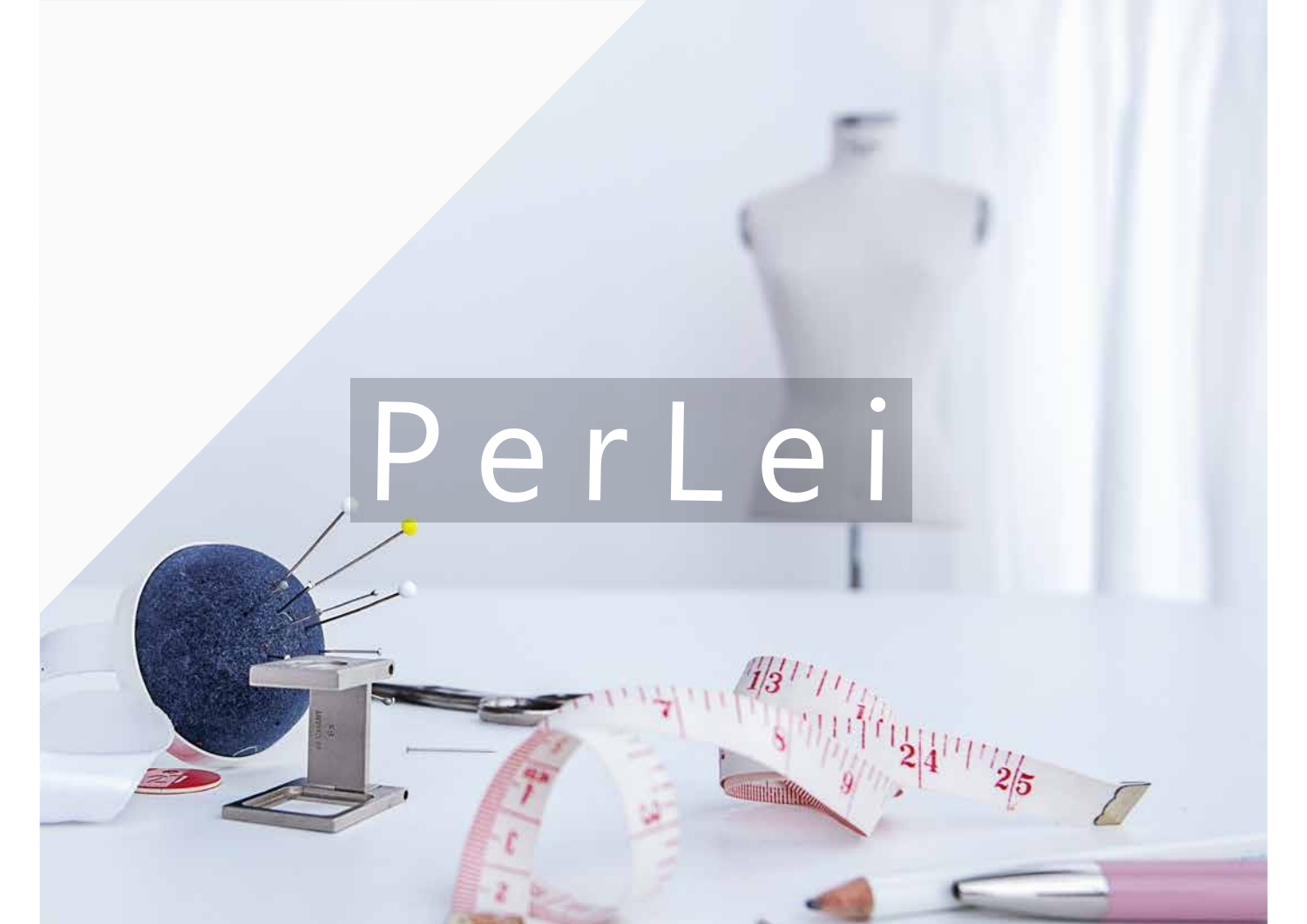## ABO UT PerLei

PerLei Textiles Private Limited, located in Tirupur, commenced its operations in 2010 and since then, has established itself as a high quality knitted garment export company with advanced technology and infrastructure. We specialise in premium men, women and kids garments with technological alignment that comply with international standards.

We are at the forefront of innovation, design and export of knitwear garments to high-end global fashion brands across the world. Over the years, we have created and established our presence in European markets mainly in Spain, Sweden, Netherlands, Germany and Italy. We strive to capitalise our strengths in other international markets as well.





## LEADERSHIP TEAM

Our Managing Director, Mr. Amit Mohatta, is a first generation passion driven entrepreneur, whose guidance and direction has helped the exponential growth of the company over a short span of time.

Our Director, Mr. Marcus Luz, provides fashion and design inputs and assists the company in having a strong foothold in the German market.

Our team of highly skilled professionals consistently endeavor to supply the finest quality range of readymade garments as per the specific needs of the client.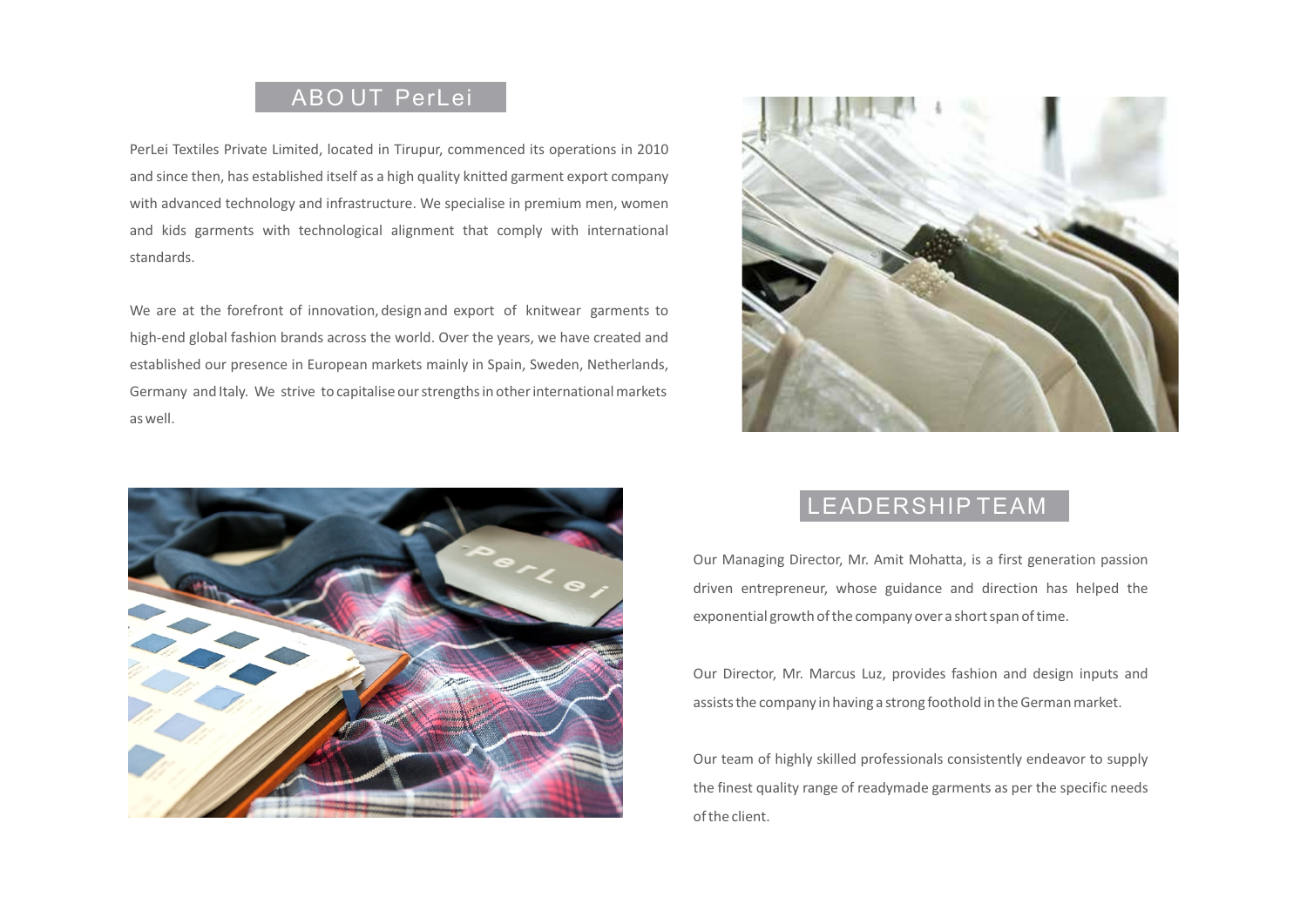FACILITIES AND EXPERTISE FACILITIES AND EXPERTISE At PerLei, our manufacturing facilities have a capacity to produce over 400,000 garments per month. Our factory infrastructure is comprised of sophisticated stitching, premium printing and embroidery machines to create high-end fashion garments. We have a chain of expert manufacturers and traders for procuring all kinds of yarn and fabric such as cotton, blended, linen, organic, etc. We have also partnered with specialists in hand embroidery and rotary printing for further value additions. We specialize in T-shirts, sweatshirts, joggers, knitted dresses, nightwear and loungewear.

Maintaining high quality standards and ensuring timely delivery is of paramount importance to us.We are committed to serving our clients and achieving customer satisfaction is our key goal. We strive to explore and innovate the latest market trends in fabric and design. Our constant upgradation to the latest standards of garment quality, technique, and machinery enables us to offer superior quality products.It is the constant focus, supervision and determination to perform, that has helped us excel and achieve the well-recognized position in our domain.